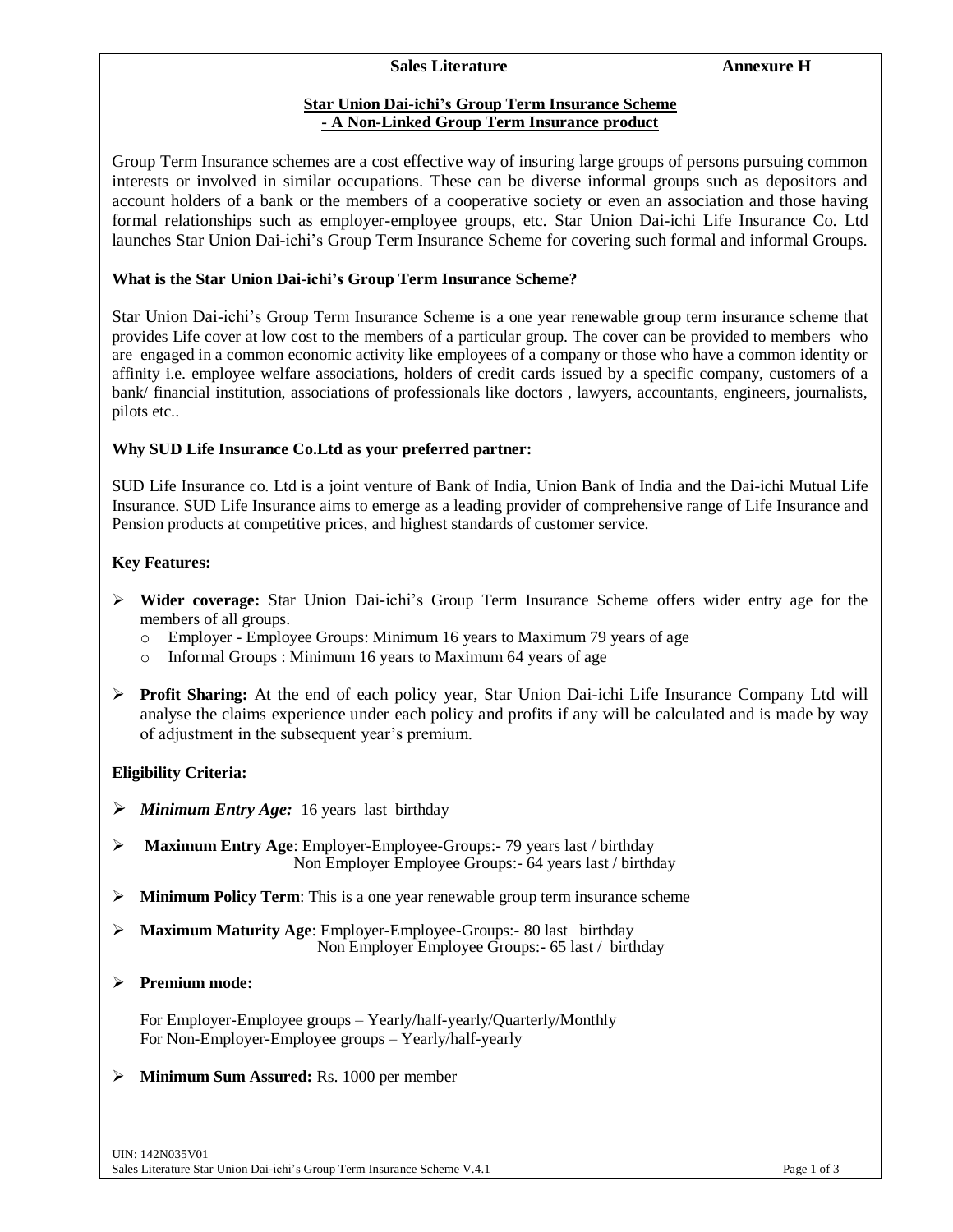### **Sales Literature Annexure H**

#### **Minimum group size :**

For Compulsory Employer-Employee groups: 10 members For other groups: 50 members

#### **Maximum size of the group**: No limit

#### **Benefits payable:**

**Death Benefit:** Provided that the Master Policy is in force by way of payment of due premiums,in case of death of the insured memebr, the Sum Assured as stated in the master policy will be payable. to the nominee/master policy holder as follows.

I) In the case of creditor debtor groups, the loan outstanding as on the date of death will becomet payable to the beneficiary/nominee/legal heir and facilitated through the Master Policy holder .

II) In employer- employee scheme, the claim payment will be facilitated through the employer and paid to the nominee/beneficiary/legal heir.

III) In non employer-employee scheme, the claim payment will be facilitated through the group master policy holder/ group administrator and paid to the nominees/beneficiary/legal heirs.

**Maturity Benefit:** No maturity benefit is payable under this plan

**Surrender Benefit:** No surrender benefit is payable under this plan

**Benefit under Lapsed Policy**: No benefits is payable on lapsed policy.

**Profit Sharing:** At the end of each policy year, Star Union Dai-ichi Life Insurance Company Ltd will analyse the claims experience under each policy and profits if any will be calculated as defined below. Profit sharing is made by way of adjustment in the subsequent year's premium. Similarly negative surplus of previous years shall be carried forward for the purpose of profit sharing calculation

Profit Sharing is available only if the minimum number of life years covered is 1000 years or more. For a policy year, if the number of life years is less than 1000, the Profit Sharing arrangement shall be deferred until the end of the scheme year in which the minimum number of life years of 1000 in the scheme is reached on cumulative basis.

### **Grace Period:**

For half yearly and quarterly frequency of premium payment, a 30 days grace period is allowed and for monthly frequency, 15 days grace period is allowed In case premium is not paid within the grace period the Master policy will lapse.

### **Revival of Policy:**

Not Applicable

#### **Suicide claim provisions:**

No exclusion on Suicide death.

### **Free Look period**:

UIN: 142N035V01 A period of 15 days is available to the Master Policyholder from the date of the receipt of the policy document to review the terms and conditions of the policy and if the Master Policyholder disagrees to any of those terms or conditions, he/she has the option to return the policy stating the reasons for his objection, when he/she shall be entitled to a refund of the amount of premium paid excluding expenses incurred by Star Union Dai-ichi under the

Sales Literature Star Union Dai-ichi's Group Term Insurance Scheme V.4.1 Page 2 of 3